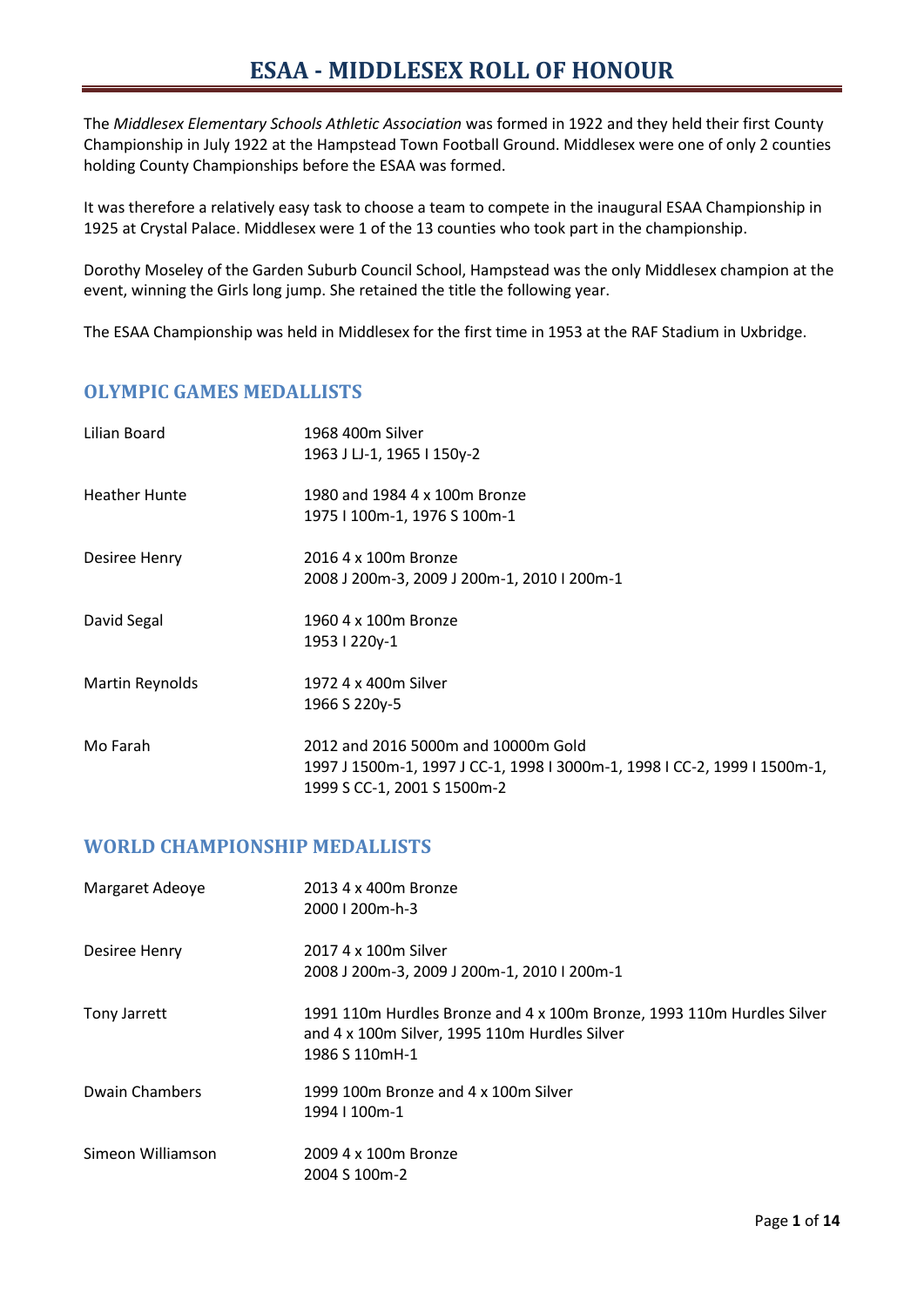| Mo Farah      | 2011 5000m Gold and 10000m Silver, 2013, 2015 and 2017 5000m and<br>10000m Gold<br>1997 J 1500m-1, 1997 J CC-1, 1998 I 3000m-1, 1998 I CC-2, 1999 I 1500m-1,<br>1999 S CC-1, 2001 S 1500m-2 |
|---------------|---------------------------------------------------------------------------------------------------------------------------------------------------------------------------------------------|
| Chijindu Ujah | 2017 4 x 100m Gold<br>2010   100 m-8                                                                                                                                                        |

Ade Mafe (1991 4 x 400m-1) and Dwain Chambers (1997 4 x 100m-3) ran in relay heats but not in the relay final.

### **EUROPEAN CHAMPIONSHIP MEDALLISTS**

| Lilian Board           | 1969 800m Gold and 4 x 400m Gold<br>1963 J LJ-1, 1965 I 150y-2                                                                                                                              |
|------------------------|---------------------------------------------------------------------------------------------------------------------------------------------------------------------------------------------|
| Emma Ania              | 2006 4 x 100m Silver<br>1992 J 200m-1, 1995 I 200m-1                                                                                                                                        |
| Desiree Henry          | 2014 4 x 100m Gold<br>2008 J 200m-3, 2009 J 200m-1, 2010 I 200m-1                                                                                                                           |
| Margaret Adeoye        | 2014 4 x 400m Bronze<br>2000   200m-h-3                                                                                                                                                     |
| <b>Bianca Williams</b> | 2016 4 x 100m Silver, 2018 4 x 100m Gold<br>2009 and 2010   100m-2                                                                                                                          |
| David Segal            | 1958 200m Silver and 4 x 100m Silver<br>1953   220y-1                                                                                                                                       |
| <b>Tony Jarrett</b>    | 1990 110m Hurdles Silver, 1994 110m Hurdles Bronze<br>1986 S 110mH-1                                                                                                                        |
| <b>Dwain Chambers</b>  | 1998 100m Silver, 2006 4 x 100m Gold<br>1994   100m-1                                                                                                                                       |
| Mo Farah               | 2006 5000m Silver, 2010, 2012 and 2014 5000m Gold, 2010 and 2014<br>10000m Gold<br>1997 J 1500m-1, 1997 J CC-1, 1998 I 3000m-1, 1998 I CC-2, 1999 I 1500m-1,<br>1999 S CC-1, 2001 S 1500m-2 |
| Chijindu Ujah          | 2016 and 2018 4 x 100m Gold<br>2010   100m-8                                                                                                                                                |

Dwain Chambers (1998 4 x 100m-1), Solomon Wariso (1998 4 x 400m-1), Laura Turner (2006 4 x 100m-2) and Margaret Adeoye (2016 4 x 400m-1) ran in relay heats but not in the relay final.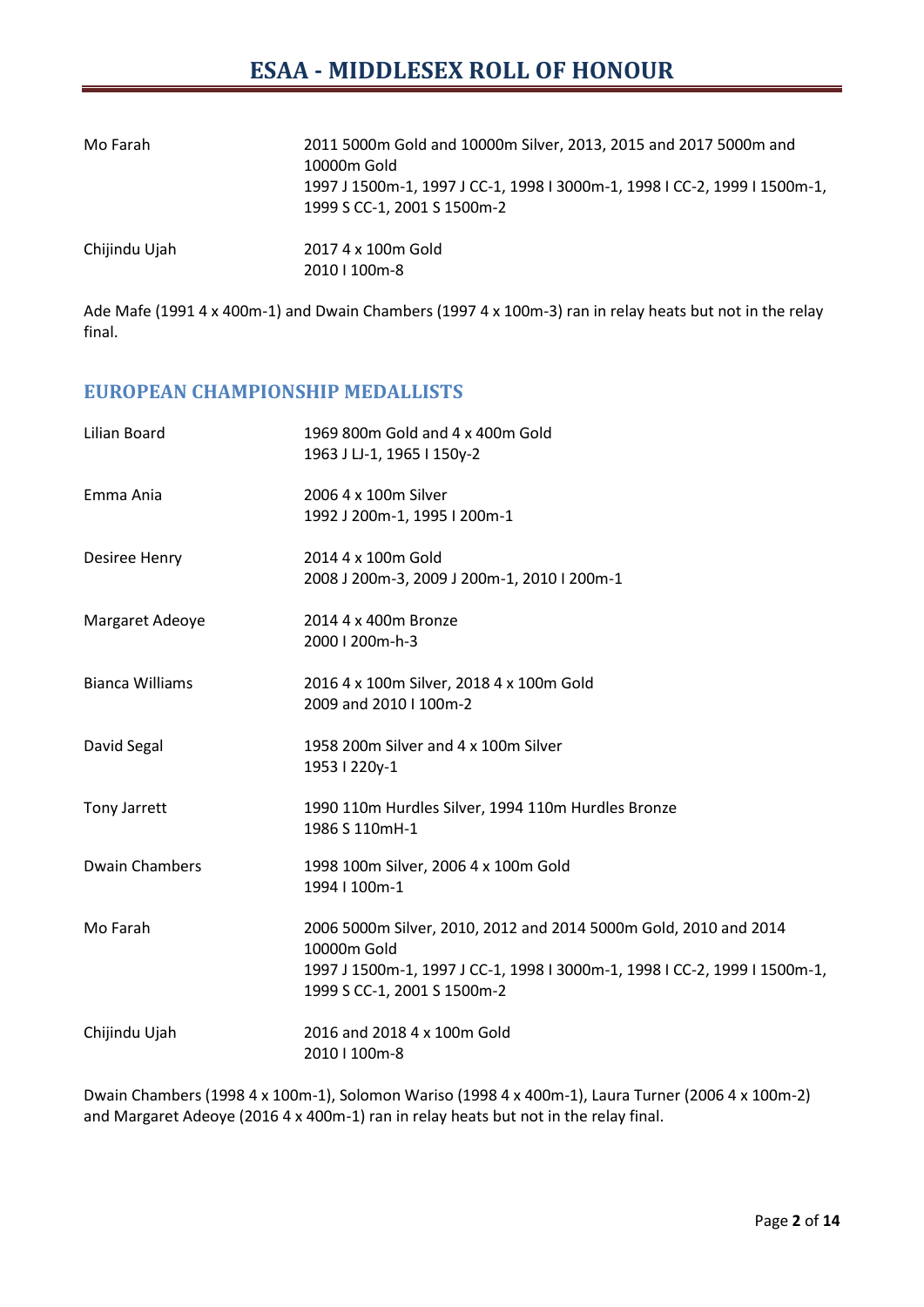## **COMMONWEALTH GAMES MEDALLISTS**

| Sue Platt                 | 1962 Javelin Throw Gold<br>1956   JT-2, 1957   JT-1                                                |
|---------------------------|----------------------------------------------------------------------------------------------------|
| Ann Ford (née Yeoman)     | 3000m Bronze<br>1968   880y-1                                                                      |
| Paula Fudge (née Yeoman)  | 3000m Gold<br>1968 I CC                                                                            |
| Heather Oakes (née Hunte) | 100m and 4 x 100m Gold<br>1975   100m-1, 1976 S 100m-1                                             |
| Andrea Whitcombe          | 1998 5000m Silver<br>1988 S 3000m-1                                                                |
| Connie Henry              | 1998 Triple Jump Bronze<br>1988 I LJ q-10                                                          |
| Emma Ania                 | 2006 4 x 100m Silver<br>1992 J 200m-1, 1995 I 200m-1                                               |
| Abe Oyepitan              | 2002 4 x 100m Bronze, 2010 200m Silver and 4 x 100m Gold<br>1996   100m-3, 1998 S 100m-1           |
| Laura Turner              | 2006 4x 100m Silver, 2010 4 x 100m Gold<br>1999 S 100mH-7                                          |
| Nadia Williams            | 2006 Triple Jump Bronze<br>2000 S LJ-3                                                             |
| <b>Bianca Williams</b>    | 2014 200m Bronze and 4 x 100m Bronze, 2018 4 x 100m Gold<br>2009 and 2010   100m-2                 |
| Colin Smith               | 1958 Javelin Throw Gold, 1962 Javelin Throw Silver<br>1952   JT-2                                  |
| David Segal               | 1958 4 x 110y Gold<br>1953   220y-1                                                                |
| Len Carter                | 1962 4 x 110y Gold<br>1958   220y-1, 1960 S 100y-1                                                 |
| <b>Barry King</b>         | 1970 Decathlon Bronze, 1974 Decathlon Silver<br>1960 J DT-2, 1961 I DT-3, 1962 I SP-1, 1963 S SP-1 |
| Dave Travis               | 1970 Javelin Throw Gold, 1974 Javelin Throw Silver<br>1962   JT-2, 1963   JT-1, 1964 S JT-1        |
| John McSorley             | 1970 Javelin Throw Silver<br>1959 S JT-2                                                           |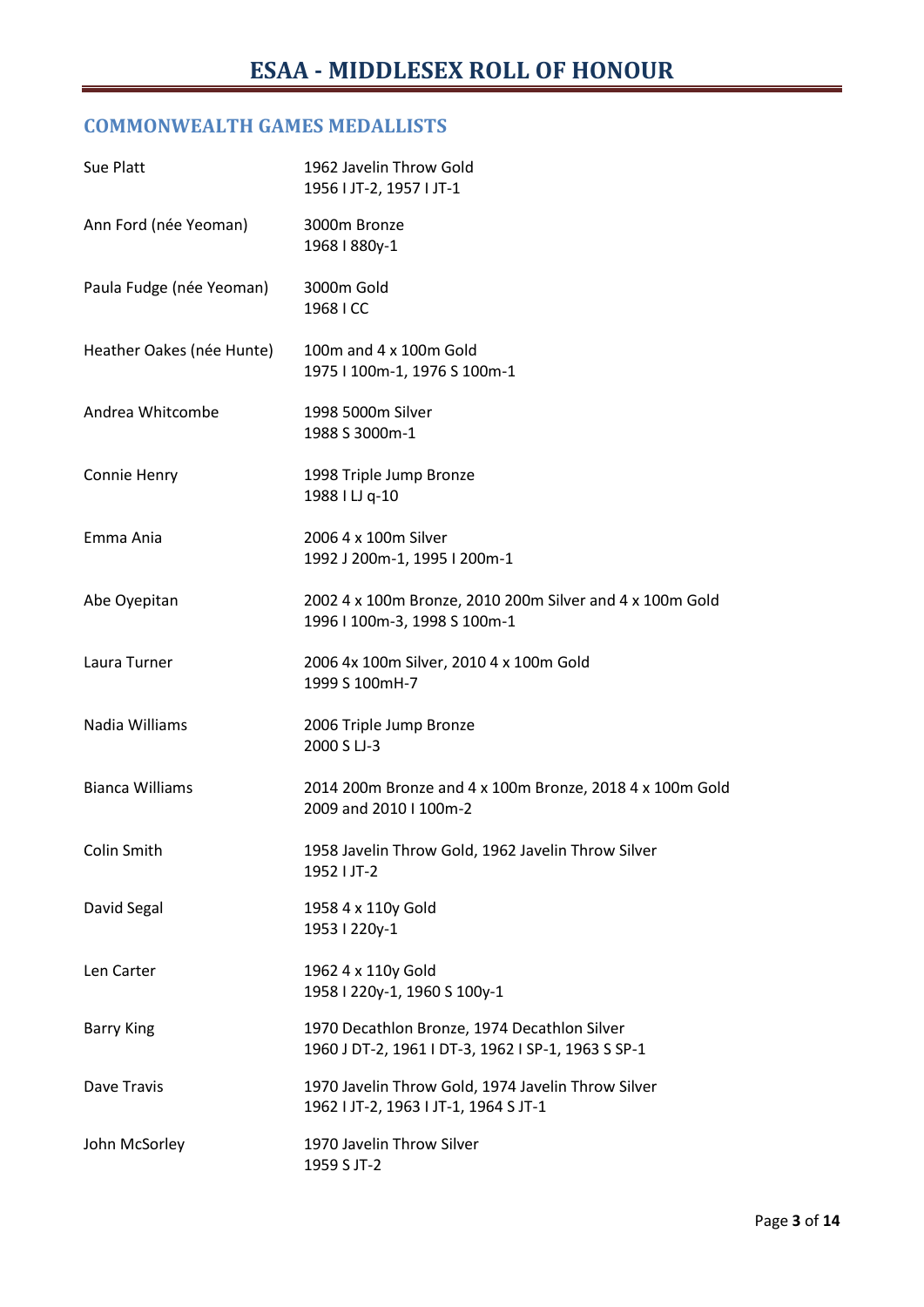# **ESAA - MIDDLESEX ROLL OF HONOUR**

| Martin Reynolds         | 1970 4 x 100m Bronze<br>1966 S 220y-5                                                            |
|-------------------------|--------------------------------------------------------------------------------------------------|
| Mike Hauck              | 1970 4 x 400m Bronze<br>1962 and 1963 S 400m-1                                                   |
| <b>Henderson Pierre</b> | 1986 High Jump Bronze<br>1980   HJ-3                                                             |
| Ade Mafe                | 1990 200m Bronze<br>1981 J 200m-2, 1983 I 200m-1                                                 |
| <b>Simon Williams</b>   | 1990 Shot Put Gold<br>1982 J SP-2, 1984 I SP-1, 1985 S SP-1, 1986 S SP-1                         |
| Tony Jarrett            | 1990 and 1994 110m Hurdles Silver, 1998 110m Hurdles Gold<br>1986 S 110mH-1                      |
| Julian Golley           | 1994 Triple Jump Gold<br>1988   TJ-3, 1989 S TJ-1, 1990 S TJ-1, 1991 S TJ-1                      |
| Peter Vivian            | 1994 Hammer Throw Bronze<br>1984 and 1985 J HT-1, 1986 I HT-1, 1987 I HT-2, 1988 and 1989 S HT-1 |
| <b>Dwain Chambers</b>   | 1998 4 x 100m Gold<br>1994   100m-1                                                              |
| Solomon Wariso          | 1998 4 x 400m Silver<br>1986 S 200m-2                                                            |
| Leon Baptiste           | 2010 200m Gold<br>2002 S 200m-1                                                                  |
| Reuben Arthur           | 2018 4 x 100m Gold<br>2011 J 100m-1                                                              |

Tony Jarrett (1990 4 x 100m-1) and Margaret Adeoye (2014 4 x 400m-3) ran in relay heats but not in the relay final.

### **BRITISH CHAMPIONS**

| Sue Platt     | 1959-62 and 1966-69 Javelin Throw<br>1957   JT-1                                      |
|---------------|---------------------------------------------------------------------------------------|
| Pat Nutting   | 1961-63 200m Hurdles, 1963-64 80m and 100m Hurdles, 1968 80m Hurdles<br>1956 70yH-dnf |
| Frances Slaap | 1964 and 1965 High Jump<br>1959 S HJ-3, 1960 S HJ-1                                   |
| Lilian Board  | 1967 440y<br>1963 J LJ-1, 1965 I 150y-2                                               |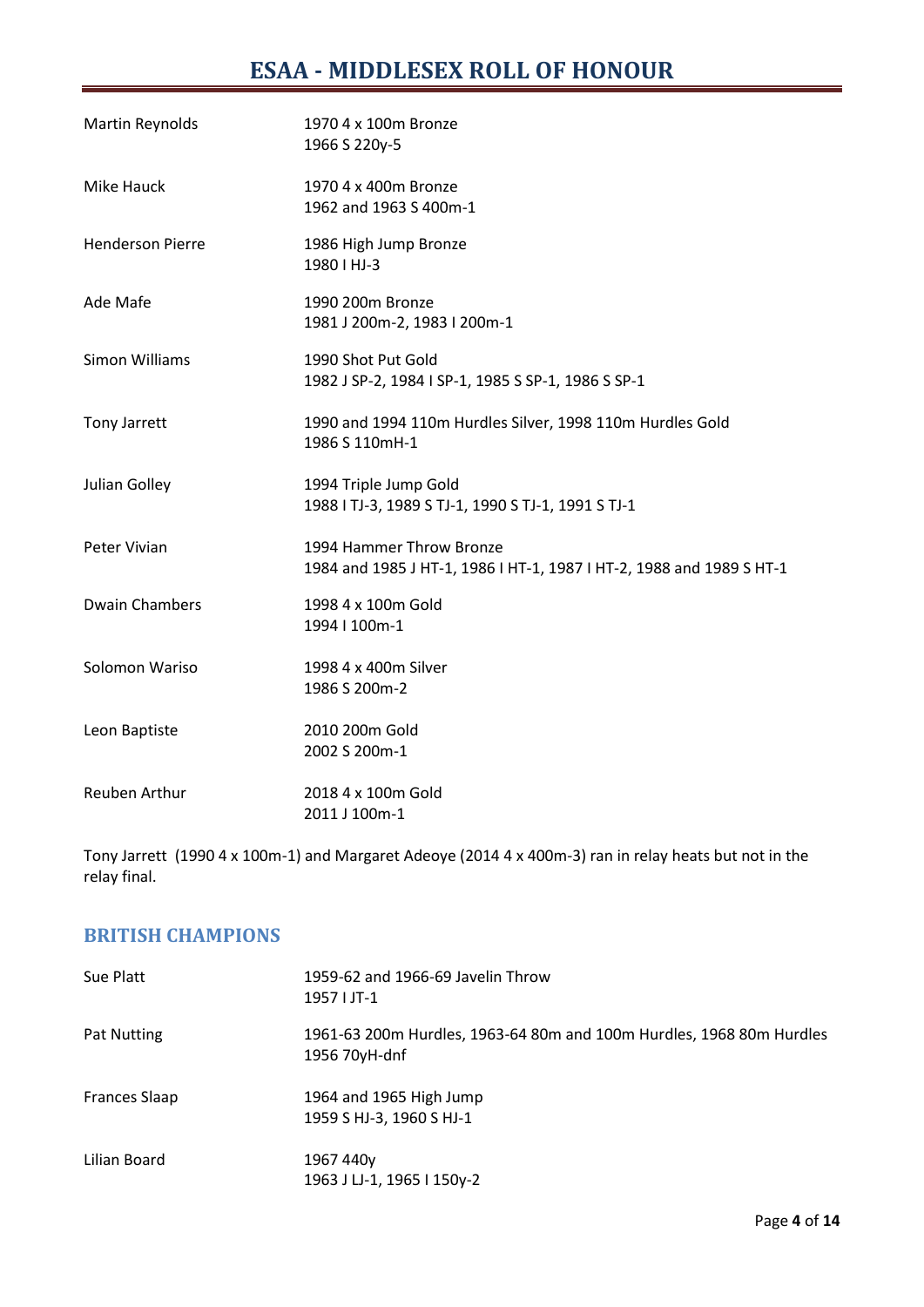| <b>Heather Hunte</b><br>(later Oakes) | 1975 and 1979 100m<br>1975   100m-1, 1976 S 100m-1                            |
|---------------------------------------|-------------------------------------------------------------------------------|
| <b>Carol Mathers</b>                  | 1978 High Jump<br>1973   HJ-1, 1974 S HJ-2, 1975 S HJ-1                       |
| Julia Avis                            | 1985 Discus Throw<br>1981 S DT-3, 1982 S DT-1                                 |
| Michelle Griffith                     | 1994-95, 1999-2000 and 2004 Triple Jump<br>1987   LJ-9                        |
| Lyn Sprules                           | 1996, 1997 and 1999 Hammer Throw<br>1992   DT-3, 1993 S DT-2                  |
| Andrea Whitcombe                      | 1997 and 1998 5000m<br>1988 S 3000m-1                                         |
| Connie Henry                          | 1998 Triple Jump<br>1988 I LJ q-10                                            |
| Abe Oyepitan                          | 2003 200m, 2004 100m<br>1996   100m-3, 1998 S 100m-1                          |
| Laura Turner                          | 2005 100m, 2010 100m and 200m<br>1999 S 100mH-7                               |
| Nadia Williams                        | 2007-09 Triple Jump<br>2000 S LJ-3                                            |
| Julia Bleasdale                       | 2011 5000m<br>1996 J 800m-h-5                                                 |
| Margaret Adeoye                       | 2012 and 2015 200m<br>2000   200m-h-3                                         |
| David Segal                           | 1957 and 1958 220y<br>1953   220y-1                                           |
| Colin Smith                           | 1958, 1959 and 1963 Javelin Throw<br>1952   JT-2                              |
| John McSorley                         | 1962 Javelin Throw<br>1959 S JT-2                                             |
| Dave Travis                           | 1965, 1968 and 1970-74 Javelin Throw<br>1962   JT-2, 1963   JT-1, 1964 S JT-1 |
| David Bedford                         | 1970-74 10000m, 1975 5000m Bronze<br>1967 S CC-2                              |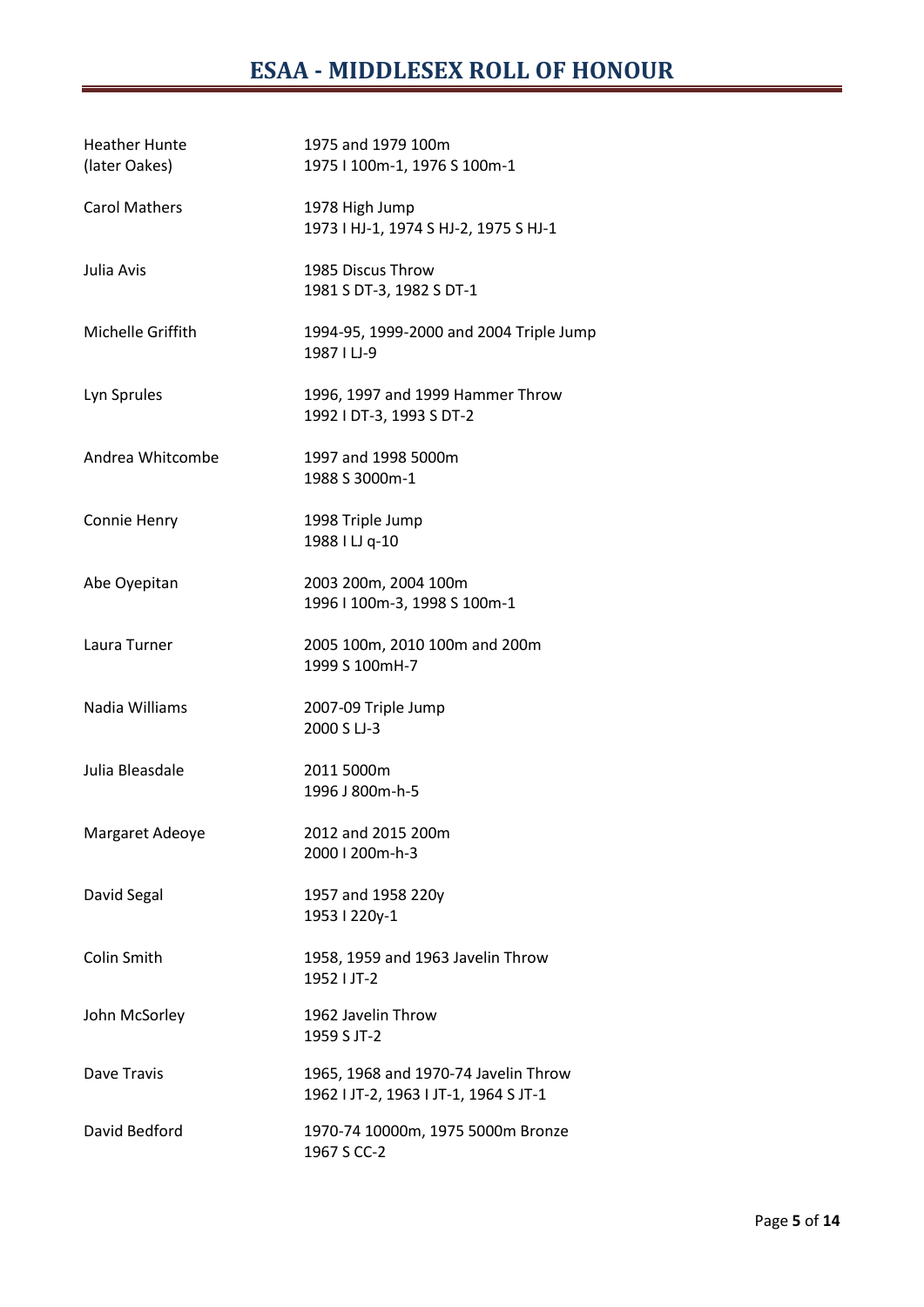# **ESAA - MIDDLESEX ROLL OF HONOUR**

| Martin Reynolds       | 1970 200m<br>1966 S 220y-5                                                                                                      |
|-----------------------|---------------------------------------------------------------------------------------------------------------------------------|
| Dave Kidner           | 1971 and 1973 Decathlon<br>1968 S LJ-2                                                                                          |
| <b>Barry King</b>     | 1972 Decathlon<br>1960 J DT-2, 1961 I DT-3, 1962 I SP-1, 1963 S SP-1                                                            |
| John Davies           | 1974 3000m Steeplechase<br>1969   1500mST-2, 1971 S 5000m-1                                                                     |
| Ade Mafe              | 1985 200m<br>1981 J 200m-2, 1983 I 200m-1                                                                                       |
| <b>Steve Crabb</b>    | 1987 1500m<br>1980   800m-4                                                                                                     |
| Simon Williams        | 1988 and 1989 Shot Put<br>1982 J SP-2, 1984 I SP-1, 1985 S SP-1, 1986 S SP-1                                                    |
| <b>Brian Taylor</b>   | 1990 Decathlon<br>1989 S 110mH-1                                                                                                |
| Julian Golley         | 1992 Triple Jump<br>1988   TJ-3, 1989 S TJ-1, 1990 S TJ-1, 1991 S TJ-1                                                          |
| Gary Cadogan          | 1993 400m Hurdles<br>1983   400m-1, 1984 S 400m-3                                                                               |
| Peter Vivian          | 1994 Hammer Throw<br>1984 and 1985 J HT-1, 1986 I HT-1, 1987 I HT-2, 1988 and 1989 S HT-1                                       |
| Solomon Wariso        | 1994 200m<br>1986 S 200m-2                                                                                                      |
| <b>Richard Ashe</b>   | 1997 1500m<br>1992 S 3000m-7                                                                                                    |
| <b>Dwain Chambers</b> | 2001, 2002, 2008, 2010-14 100m<br>1994   100m-1                                                                                 |
| <b>Tony Jarrett</b>   | 2001 110m Hurdles<br>1986 S 110mH-1                                                                                             |
| Ben Whitby            | 2001 and 2002 3000m Steeplechase<br>1994 S 2000mST-6                                                                            |
| Mo Farah              | 2007 and 2011 5000m<br>1997 J 1500m-1, 1997 J CC-1, 1998 I 3000m-1, 1998 I CC-2, 1999 I 1500m-1,<br>1999 S CC-1, 2001 S 1500m-2 |
| <b>Scott Overall</b>  | 2009 5000m                                                                                                                      |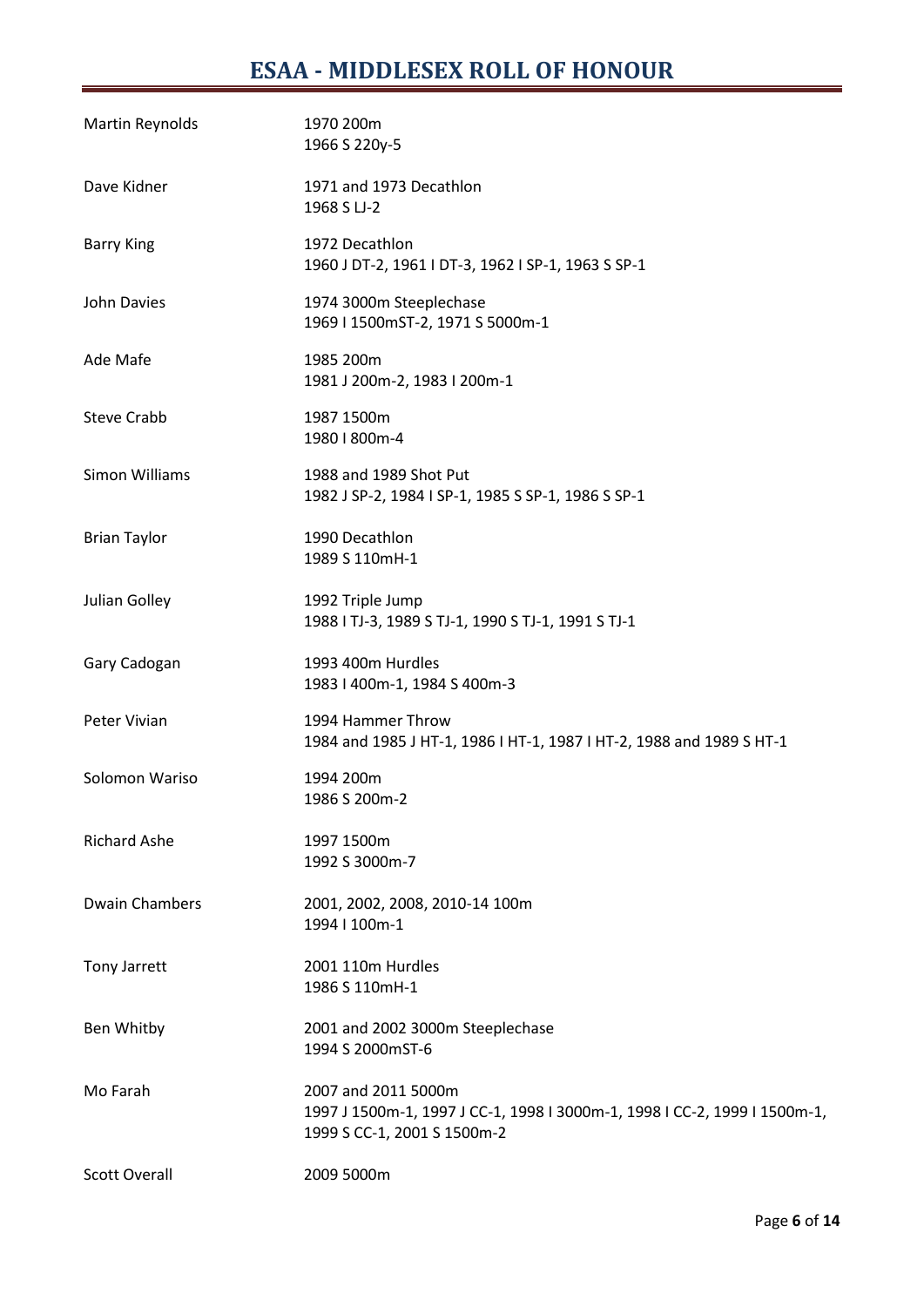|  | 1999   1500m-8 |  |
|--|----------------|--|
|  |                |  |

| Simeon Williamson      | 2009 100m<br>2004 S 100m-2                                              |
|------------------------|-------------------------------------------------------------------------|
| Chijindu Ujah          | 2015 and 2021 100m<br>2010   100m-8                                     |
| Daniel Bramble         | 2017 Long Jump<br>2009 S LJ-2                                           |
| Ojie Odoburun          | 2019 100m<br>2012   100m-h-7                                            |
| <b>Taylor Campbell</b> | 2021 Hammer Throw<br>2010 J HT-2, 2011 I HT-3, 2012 I HT-1, 2014 S HT-1 |

*Notes regarding the athlete details shown above :*

An entry for each athlete consists of the first line detailing their Major Championship medal winning performances or their British Championship title win(s). Second (and subsequent) lines show their ESAA championship performances which are shown in the following abbreviated format – *yyyy a eeee - p* where :

- *yyyy* Championship Year
- *a* Age Group (I Intermediate, J Junior, S Senior, pre-1948 the age groups were Under-16 (U16) and Under- 14 (U14))

*eeee* Event

*p* Place achieved (note an 'h-' indicates the performance was in a heat; 'r-' indicates it was in a preliminary round and 'q-' indicates it was in a qualifying pool for a field event final)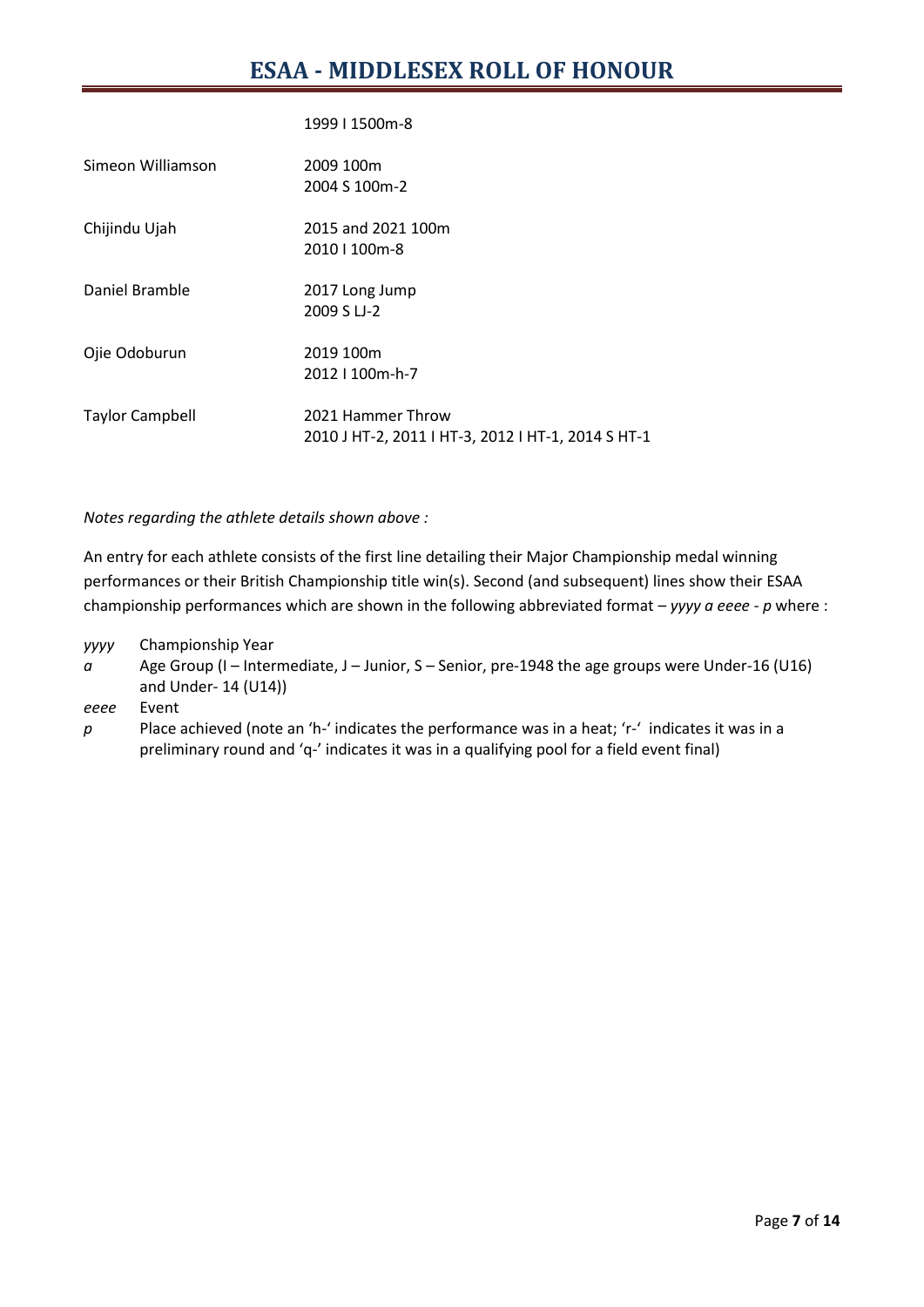## **ESAA GIRLS CHAMPIONS**

| 1925 | U14          | IJ   | Dorothy Moseley        | 1965 | $\mathbf{I}$ | DT    | Susan Butler          |
|------|--------------|------|------------------------|------|--------------|-------|-----------------------|
| 1926 | U14          | IJ   | Dorothy Moseley        | 1965 | S            | IJ    | Patricia Wilson       |
| 1928 | U14          | IJ   | <b>Hilda Wiggins</b>   | 1966 | S            | DT    | Susan Butler          |
| 1929 | U14          | IJ   | E. Wakefield           | 1968 | T            | 80yH  | <b>Susan Turpin</b>   |
| 1932 | U14          | 75yH | Pearl Lane             | 1968 | $\mathbf{I}$ | 880y  | Ann Yeoman            |
| 1935 | U14          | 150y | M. Tucknott            | 1969 | $\mathbf{I}$ | DT    | Lynne Irish           |
| 1935 | U16          | HJ   | <b>B.</b> Fieldwick    | 1969 | $\mathsf{I}$ | HJ    | Sylvia Rampton        |
| 1936 | U16          | HJ   | Margaret J. Godley     | 1970 | S            | HJ    | Sylvia Rampton        |
| 1937 | U14          | 75yH | J. Patmore             | 1971 | S            | HJ    | Sylvia Rampton        |
| 1937 | U16          | 150y | Joyce Ashford          | 1973 | $\mathsf{I}$ | HJ    | <b>Carol Mathers</b>  |
| 1937 | U16          | HJ   | Margaret J. Godley     | 1973 | $\mathbf{I}$ | SP    | Ereka Service         |
| 1939 | U16          | 100y | Margaret Walker        | 1974 | J            | 75mH  | <b>Jill Duffield</b>  |
| 1947 | U16          | 150y | V. Robins              | 1975 | $\mathbf{I}$ | 100m  | <b>Heather Hunte</b>  |
| 1949 | J            | IJ   | Jean Docker            | 1975 | S            | HJ    | <b>Carol Mathers</b>  |
| 1950 | I            | HJ   | Sheila King            | 1976 | S            | 100m  | <b>Heather Hunte</b>  |
| 1950 | S            | DT   | June Prodger           | 1977 | J            | 100m  | Joanne Gardner        |
| 1951 | S            | DT   | D. Juniper             | 1978 | J            | 100m  | Claire Haslam         |
| 1952 | S            | 80mH | Jean M. Wood           | 1978 | S            | JT    | Maxine Jervis         |
| 1953 | I            | JT   | Yvonne Kaye            | 1978 | S            | SP    | Susan Tudor           |
| 1955 | I            | JT   | Ann Roberts            | 1979 | J            | 75mH  | Diana Warnett         |
| 1956 | J            | HJ   | Diane Cooper           | 1979 | S            | JT    | <b>Maxine Jervis</b>  |
| 1956 | S            | 220y | Jill Dudderidge        | 1980 | $\mathbf{J}$ | JT    | Maxine Worsfold       |
| 1957 | J            | 100y | Ann Roberts            | 1982 | S            | DT    | Julia Avis            |
| 1957 | J            | HJ   | Patricia Ford          | 1983 | J            | SP    | Michele Morgan        |
| 1957 | $\mathbf{I}$ | JT   | Susan Platt            | 1983 | $\mathbf{I}$ | 80mH  | Sonia Maynard         |
| 1957 | I            | IJ   | Marian Needham         | 1984 | J            | DT    | Michele Morgan        |
| 1958 | J            | HJ   | <b>Gwenda Matthews</b> | 1985 | S            | 400m  | Georgina Honley       |
| 1958 | I            | HJ   | Diane Cooper           | 1986 | S            | SP    | <b>Sharon Andrews</b> |
| 1959 | J            | HJ   | <b>Gwenda Matthews</b> | 1988 | J            | 200m  | Diane Smith           |
| 1960 | J            | 70yH | Susan Beldham          | 1988 | S            | 200m  | Marcia Walker         |
| 1960 | $\mathsf{l}$ | 150y | Suzanne Webb           | 1988 | S            | 3000m | Andrea Whitcombe      |
| 1960 | I.           | HJ   | <b>Gwenda Matthews</b> | 1988 | S            | 400mH | <b>Tracy Allen</b>    |
| 1960 | S            | HJ   | <b>Frances Slaap</b>   | 1988 | S            | CC    | Andrea Whitcombe      |
| 1961 | S            | 100y | Suzanne Webb           | 1989 | J            | 200m  | Diane Smith           |
| 1961 | S            | IJ   | Margaret Gouldsmith    | 1989 | $\mathbf{I}$ | HJ    | <b>Eleanor Cave</b>   |
| 1962 | J            | 100y | <b>Christine Moore</b> | 1990 | J            | PEN   | Katie Budd            |
| 1962 | J            | IJ   | Patricia Wilson        | 1990 | $\mathbf{I}$ | 200m  | Diane Smith           |
| 1962 | S            | IJ   | Margaret Gouldsmith    | 1991 | J            | IJ    | <b>Tammy McCammon</b> |
| 1963 | J            | 100y | <b>Christine Moore</b> | 1992 | J            | 200m  | Emma Ania             |
| 1963 | J            | IJ   | Lillian Board          | 1992 | $\mathbf{I}$ | 1500m | <b>Sharon Murphy</b>  |
| 1964 | I.           | 100y | <b>Christine Moore</b> | 1992 | $\mathbf{I}$ | CC    | Sharon Murphy         |
| 1964 | L            | IJ   | Susan Bevan            | 1994 | S            | 100m  | Evadne McKenzie       |
| 1964 | S            | 80mH | Susan Beldham          | 1994 | S            | DT    | Tasha Saint-Smith     |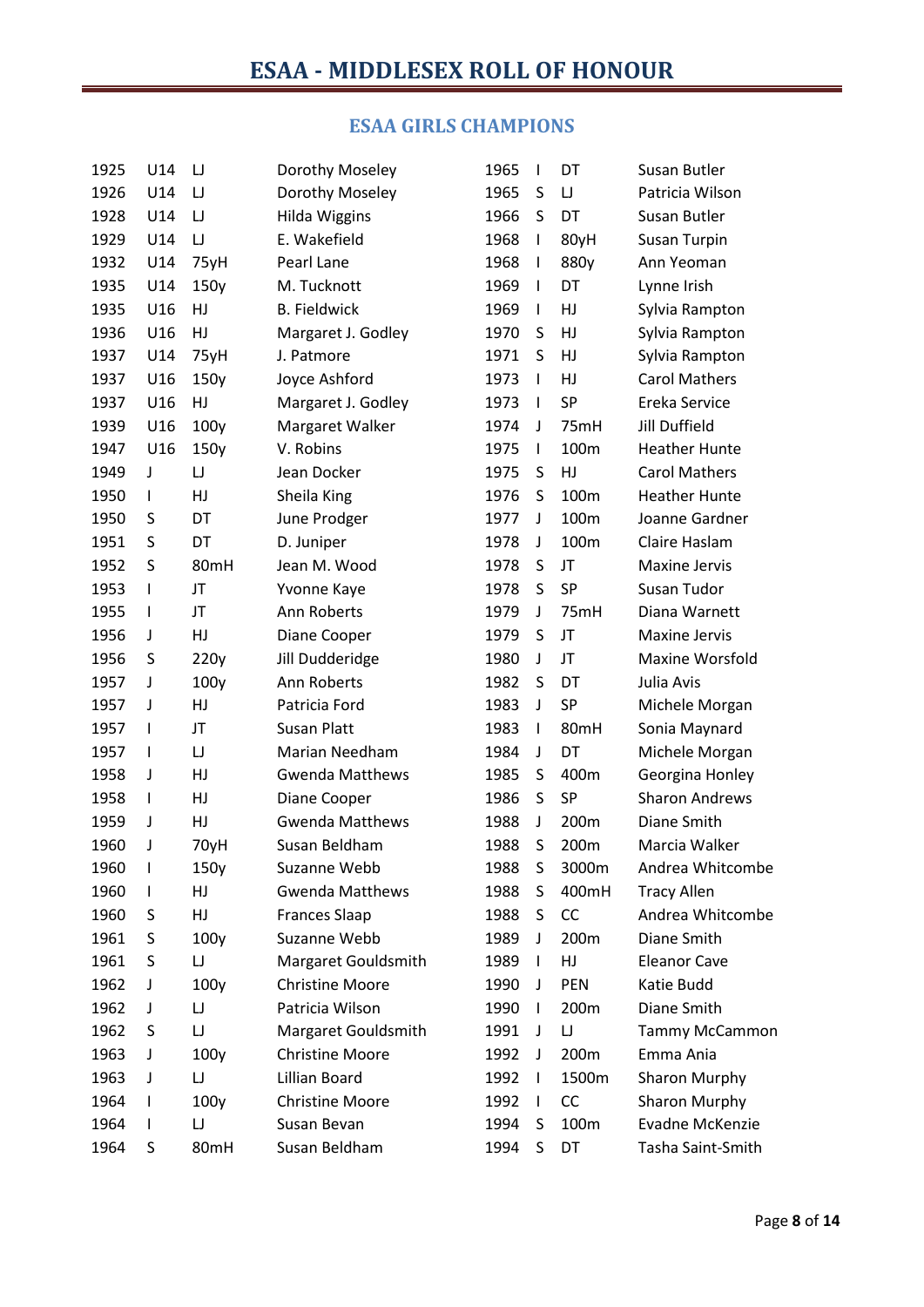# **ESAA GIRLS CHAMPIONS (cont'd)**

| 1995 |   | 200m       | Emma Ania              | 2008 | S            | 400mH            | <b>Hayley Comer</b>     |
|------|---|------------|------------------------|------|--------------|------------------|-------------------------|
| 1996 | S | 400mH      | <b>Tracey Duncan</b>   | 2009 | J            | 200 <sub>m</sub> | Desiree Henry           |
| 1998 | S | 100m       | Abi Oyepitan           | 2009 | $\mathbf{I}$ | 100 <sub>m</sub> | Makeda Lewis            |
| 1998 | S | CC         | Caroline Walsh         | 2010 | $\mathbf{I}$ | 200m             | Desiree Henry           |
| 1999 | J | 100m       | Kara Dunn              | 2010 | S            | 100m             | <b>Marilyn Nwawulor</b> |
| 1999 |   | 100m       | <b>Cherie Pierre</b>   | 2012 | S            | TJ               | Mary Fasipe             |
| 2000 |   | DT         | Ellisha Dee            | 2013 | L            | 3000m            | Sophia Parvizi-Wayne    |
| 2001 |   | DT         | Ellisha Dee            | 2015 | J            | <b>PV</b>        | Jade Spencer-Smith      |
| 2002 | S | DT         | Ellisha Dee            | 2015 | S            | 3000m            | Sophia Parvizi-Wayne    |
| 2003 | J | 100m       | <b>Torema Dorsett</b>  | 2017 | J            | 200m             | Precious Adu            |
| 2003 |   | TJ         | Yasmine Regis-Moses    | 2017 | $\mathbf{J}$ | HT               | Francesca Williams      |
| 2003 | S | 400mH      | <b>Melanie Canning</b> | 2018 | $\mathbf{J}$ | 800m             | Zakia Mossi             |
| 2003 | S | DT         | Ellisha Dee            | 2018 | L            | PV               | Jade Spencer-Smith      |
| 2003 | S | HТ         | Samantha Hynes         | 2019 | J            | 100m             | Nia Wedderburn-Goodison |
| 2004 | S | TJ         | Yasmine Regis-Moses    | 2019 | S            | <b>PV</b>        | Jade Spencer-Smith      |
| 2005 | J | <b>PEN</b> | <b>Chanel Taite</b>    | 2021 | J            | 200m             | Ann Oerlemans           |
| 2005 |   | 200m       | Ruth-Ann Watson        | 2021 | I.           | 100m             | Emmanuella Quaye        |
| 2006 | J | <b>PEN</b> | <b>Chanel Taite</b>    | 2021 |              | 200m             | Nia Wedderburn-Goodison |
| 2008 |   | TJ         | Jade Attoh             |      |              |                  |                         |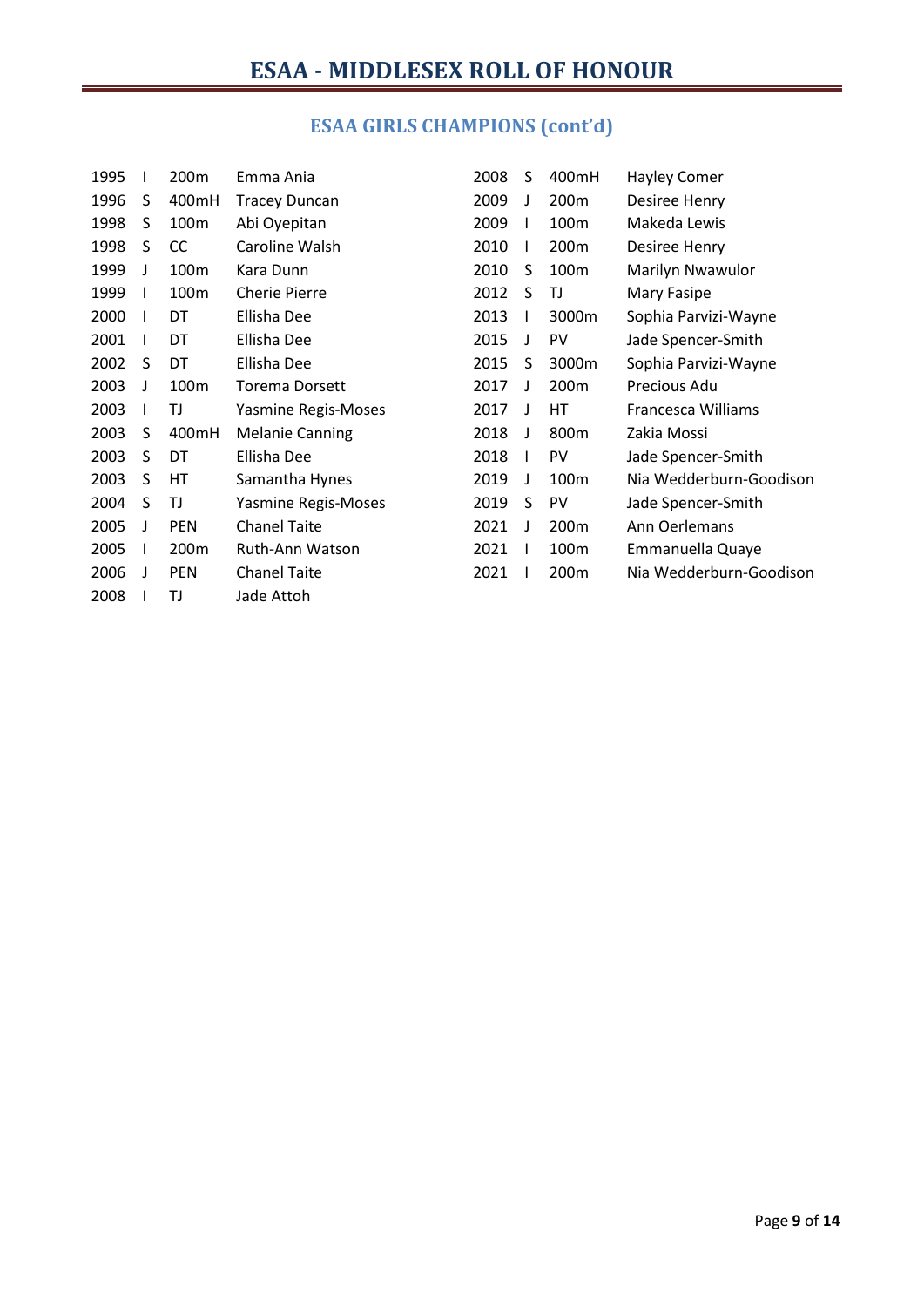## **ESAA BOYS CHAMPIONS**

| 1926 | U14                      | 100y  | L. Rumble               | 1959 | J            | $\sqcup$  | James Clarke             |
|------|--------------------------|-------|-------------------------|------|--------------|-----------|--------------------------|
| 1926 | U14                      | 75yH  | H. Chambers             | 1959 | T            | 220y      | Len Carter               |
| 1928 | U14                      | 100y  | J. Ambler               | 1959 | $\mathbf{I}$ | DT        | Peter Nimmo              |
| 1928 | U14                      | HJ    | G. Woolaway             | 1959 | T            | HJ        | Keith Scrutton           |
| 1928 | U14                      | HJ    | L. Hinzman              | 1960 | $\mathsf{I}$ | 440y      | <b>Anthony McCaffrey</b> |
| 1928 | U14                      | IJ    | E. Shepherd             | 1960 | T            | DT        | Peter Nimmo              |
| 1929 | U14                      | 100y  | J. Honeyburn            | 1960 | $\mathsf{I}$ | PV        | Martin Higdon            |
| 1929 | U14                      | 75yH  | R. Hill                 | 1960 | S            | 100y      | Len Carter               |
| 1929 | U14                      | HJ    | P. Hall                 | 1960 | S            | HJ        | <b>Robert Russell</b>    |
| 1929 | U14                      | IJ    | J. Tompkins             | 1960 | S            | HT        | Peter Gibbs              |
| 1930 | U14                      | 880y  | A. Rutter               | 1961 | $\mathbf{I}$ | 880y      | Michael Bundy            |
| 1932 | U14                      | 220y  | J. Dorrell              | 1961 | S            | HT        | Peter Gibbs              |
| 1932 | U14                      | 440y  | E. Goodwin              | 1961 | S            | PV        | Martin Higdon            |
| 1932 | U14                      | HJ    | K. Mulcaster            | 1962 | T            | <b>SP</b> | <b>Barry King</b>        |
| 1935 | U14                      | 75yH  | S. Huntley              | 1962 | S            | 100y      | <b>Bob Frith</b>         |
| 1937 | U14                      | 75yH  | Norman Howard           | 1962 | S            | 220y      | Andy Ronay               |
| 1937 | U14                      | IJ    | L. Cave                 | 1962 | S            | 440y      | Mike Hauck               |
| 1937 | U16                      | 75yH  | J. Purrett              | 1962 | S            | PV        | Martin Higdon            |
| 1938 | U14                      | 220y  | R. Stroud               | 1963 | J            | 100y      | <b>Tony Hinton</b>       |
| 1939 | U14                      | IJ    | E. Spackman             | 1963 | T            | JT        | Dave Travis              |
| 1947 | U16                      | IJ    | G. Bambrough            | 1963 | S            | 100y      | <b>Bob Frith</b>         |
| 1949 | J                        | IJ    | M. Spector              | 1963 | S            | 220y      | Andy Ronay               |
| 1950 | J                        | 220y  | R. Muspratt             | 1963 | S            | 440y      | Mike Hauck               |
| 1950 | S                        | 120yH | Geoffrey Parr           | 1963 | S            | <b>SP</b> | <b>Barry King</b>        |
| 1950 | S                        | 1M    | G. Mitchell             | 1964 | J            | 1M        | Philip Tucker            |
| 1950 | S                        | 440y  | M. Balls                | 1964 | S            | JT        | Dave Travis              |
| 1951 | S                        | 120yH | Joseph Duffy            | 1965 | J            | 80yH      | David James              |
| 1951 | S                        | DT    | P. Frazer               | 1966 | J            | 80yH      | Paul Young               |
| 1952 | J                        | 80yH  | W. Clarke               | 1966 | J            | DT        | John Follett             |
| 1952 | -1                       | 880y  | D. Fear                 | 1968 | J            | 1M        | David Miller             |
| 1953 | $\overline{\phantom{a}}$ | 220y  | David Segal             | 1968 | J            | IJ        | J. Cox                   |
| 1953 | $\mathbf{I}$             | SP    | D. C. Hackman           | 1968 | J            | <b>SP</b> | <b>Brian Strange</b>     |
| 1953 | S                        | JT    | Michael Lanning         | 1968 | J            | TJ        | <b>Richard Philps</b>    |
| 1954 | J                        | 440y  | P. Lee                  | 1969 | J            | 200m      | A. Davis                 |
| 1954 | S                        | SP    | Frank Crozier           | 1969 | J            | SP        | C. Waller                |
| 1955 | S                        | SP    | D. C. Hackman           | 1970 | J            | 80mH      | J. Irving                |
| 1956 | J                        | HJ    | <b>Alexander Davies</b> | 1970 | $\mathbf{I}$ | SP        | <b>Brian Strange</b>     |
| 1957 | J                        | 440y  | A. Moss                 | 1970 | S            | 400mH     | Paul Young               |
| 1957 | S                        | 120yH | Peter White             | 1971 | J            | 80mH      | <b>Howard Squires</b>    |
| 1958 | J                        | DT    | Peter Nimmo             | 1971 | I.           | $\sqcup$  | Tony Henry               |
| 1958 | $\mathbf{I}$             | HJ    | <b>Alexander Davies</b> | 1971 | J.           | TJ        | Frank Attoh              |
| 1958 | S                        | 880y  | David Huxley            | 1971 | S            | 5000m     | <b>John Davies</b>       |
| 1959 | J                        | 440y  | Anthony McCaffrey       | 1972 | J            | DT        | Owen Davis               |
|      |                          |       |                         |      |              |           |                          |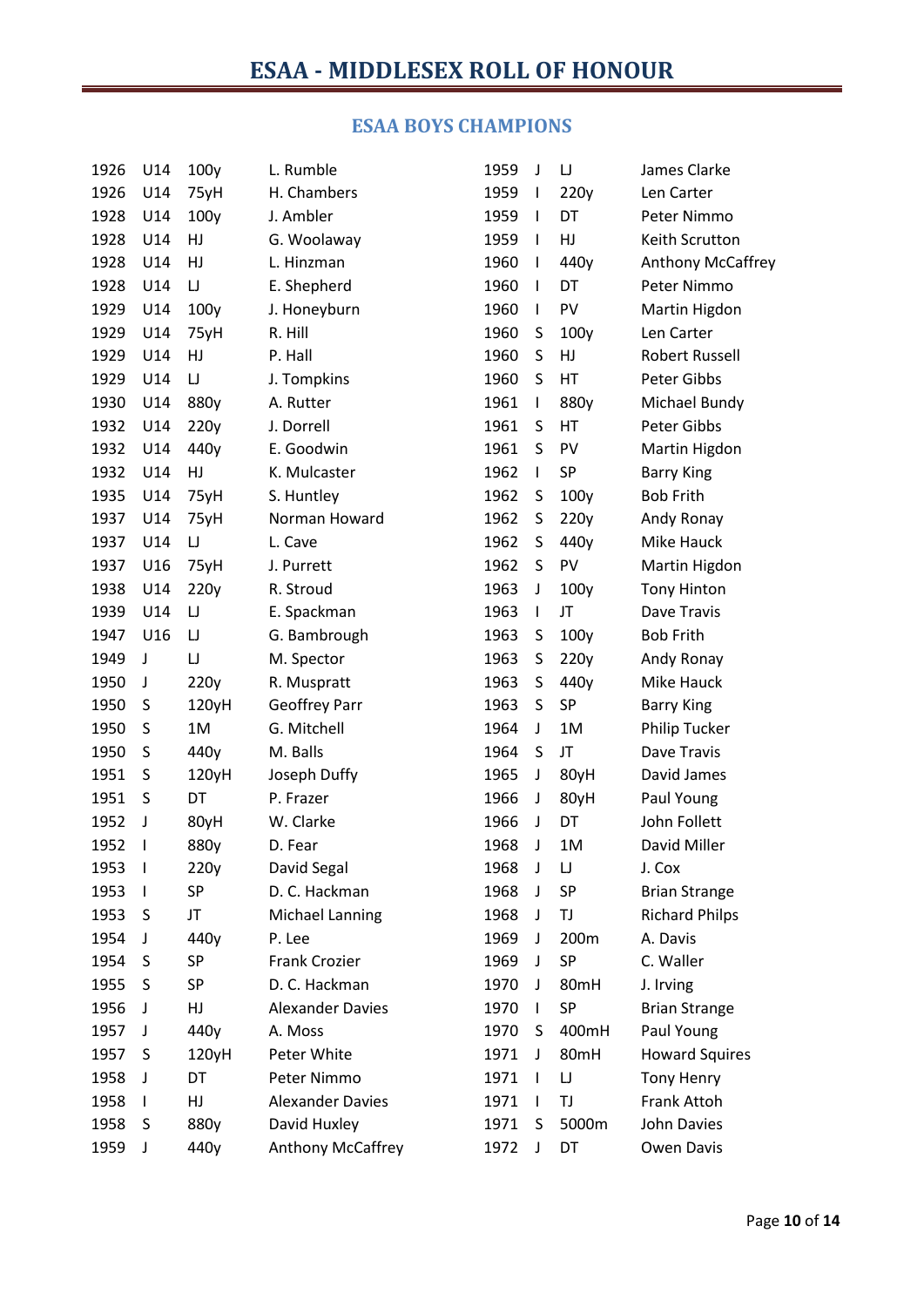# **ESAA BOYS CHAMPIONS (cont'd)**

| 1972 | $\mathbf{I}$             | TJ        | <b>Richard Maull</b>       | 1982 | S            | JT        | David Messom           |
|------|--------------------------|-----------|----------------------------|------|--------------|-----------|------------------------|
| 1972 | S                        | 1500m     | Graham Side                | 1983 | $\mathsf{I}$ | 200m      | Ade Mafe               |
| 1973 | $\mathbf{I}$             | HT        | Matt Mileham               | 1983 | T            | 400m      | Gary Cadogan           |
| 1973 | S                        | TJ        | <b>Richard Maull</b>       | 1983 | $\mathsf{I}$ | HJ        | Leroy Lucas            |
| 1974 | J                        | $\cup$    | M. Igwe                    | 1983 | S            | $\sqcup$  | Paul Baker             |
| 1974 | $\mathbf{I}$             | 100m      | David Hill                 | 1984 | $\mathsf{I}$ | <b>SP</b> | <b>Simon Williams</b>  |
| 1974 | $\mathbf{I}$             | JT        | <b>Tony Smith</b>          | 1985 | J            | PV        | Pat Nicol              |
| 1975 | J                        | CC        | <b>Clifford Barley</b>     | 1985 | I            | 200m      | Lloyd Stapleton        |
| 1975 | $\mathbf{I}$             | TJ        | <b>Megarry Effiong</b>     | 1985 | S            | 400mH     | <b>Bel Blik</b>        |
| 1975 | S                        | 100m      | John Jakenfelds            | 1985 | S            | <b>SP</b> | <b>Simon Williams</b>  |
| 1975 | S                        | JT        | <b>Tony Smith</b>          | 1986 | $\mathbf{I}$ | 400m      | Wayne McDonald         |
| 1976 | J                        | HT        | <b>Charles Varley</b>      | 1986 | S            | 110mH     | <b>Tony Jarrett</b>    |
| 1976 | J                        | PV        | <b>Tim Anstiss</b>         | 1986 | S            | SP        | <b>Simon Williams</b>  |
| 1976 | J                        | <b>SP</b> | Antony Zaidman             | 1987 | $\mathsf{I}$ | 100m      | <b>Andrew Mensah</b>   |
| 1976 | $\mathbf{I}$             | 100mH     | <b>Nathaniel Augustine</b> | 1987 | S            | DT        | <b>Simon Williams</b>  |
| 1976 | $\mathbf{I}$             | 1500mST   | James Mayhew               | 1987 | S            | IJ        | Jason Canning          |
| 1976 | $\mathbf{I}$             | TJ        | <b>Megarry Effiong</b>     | 1988 | J            | 100m      | Khairul Hussain        |
| 1977 | $\mathbf{I}$             | HT        | Michael Mitchell           | 1988 | S            | HT        | Peter Vivian           |
| 1977 | $\mathbf{I}$             | SP        | Antony Zaidman             | 1988 | S            | TJ        | Patrick Teape          |
| 1977 | S                        | JT        | <b>Matthew Bamford</b>     | 1989 | S            | 110mH     | <b>Brian Taylor</b>    |
| 1978 | $\mathbf{I}$             | 100mH     | Adrian Ash                 | 1989 | S            | HT        | Peter Vivian           |
| 1978 | $\mathbf{I}$             | PV        | <b>Tim Anstiss</b>         | 1989 | S            | TJ        | Julian Golley          |
| 1978 | $\mathbf{I}$             | SP        | Antony Zaidman             | 1990 | J            | 200m      | Charles Gordon         |
| 1978 | S                        | IJ        | Augustine Udo              | 1990 | J            | TJ        | Michael Duberry        |
| 1979 | J                        | HT        | Alan French                | 1990 | S            | TJ        | Julian Golley          |
| 1979 | J                        | JT        | David Messom               | 1991 | J            | 100m      | <b>Kevin Mark</b>      |
| 1979 | $\mathbf{I}$             | DT        | John Szablewski            | 1991 | J            | 80mH      | Tony Lashley           |
| 1979 | S                        | HJ        | <b>Rupert Charles</b>      | 1991 | J            | IJ        | <b>Clinton Ellis</b>   |
| 1979 | S                        | SP        | Antony Zaidman             | 1991 | S            | TJ        | Julian Golley          |
| 1980 | J                        | CC        | Eric Kimani                | 1992 | I            | 200m      | Clayton Archer         |
| 1980 | J                        | TJ        | <b>Steve Folkard</b>       | 1993 | J            | TJ        | Mike McKernan          |
| 1980 | I.                       | 400m      | John Weston                | 1993 | L            | 100m      | <b>Trevor Cameron</b>  |
| 1980 | J.                       | JT        | David Messom               | 1993 | I.           | 1500mST   | Jamie Kennedy          |
| 1980 | S                        | 800m      | <b>Gary Taylor</b>         | 1993 | I            | DT        | <b>Hector Lawrence</b> |
| 1980 | S                        | HJ        | <b>Elliott Moore</b>       | 1994 | $\mathbf{I}$ | 100m      | Dwain Chambers         |
| 1980 | S                        | SP        | Antony Zaidman             | 1994 | S            | 400mH     | Alex Hunte             |
| 1981 | J                        | 800m      | Eric Kimani                | 1995 | J            | HT        | Jason Stone            |
| 1981 | J                        | CC        | Eric Kimani                | 1995 | J            | JT        | Philips Olweny         |
| 1981 | $\mathbf{I}$             | JT        | David Messom               | 1996 | J            | DT        | <b>Felice Miele</b>    |
| 1981 | S                        | 1500m     | <b>Gary Taylor</b>         | 1997 | J            | 1500m     | <b>Mohamed Farah</b>   |
| 1981 | S                        | 400m      | John Weston                | 1997 | J            | CC        | <b>Mohamed Farah</b>   |
| 1981 | S                        | PV        | <b>Billy Davey</b>         | 1997 | S            | 3000m     | Sam Haughian           |
| 1982 | $\overline{\phantom{a}}$ | ΤJ        | Steve Folkard              | 1998 | J            | 200m      | Laurence Oboh          |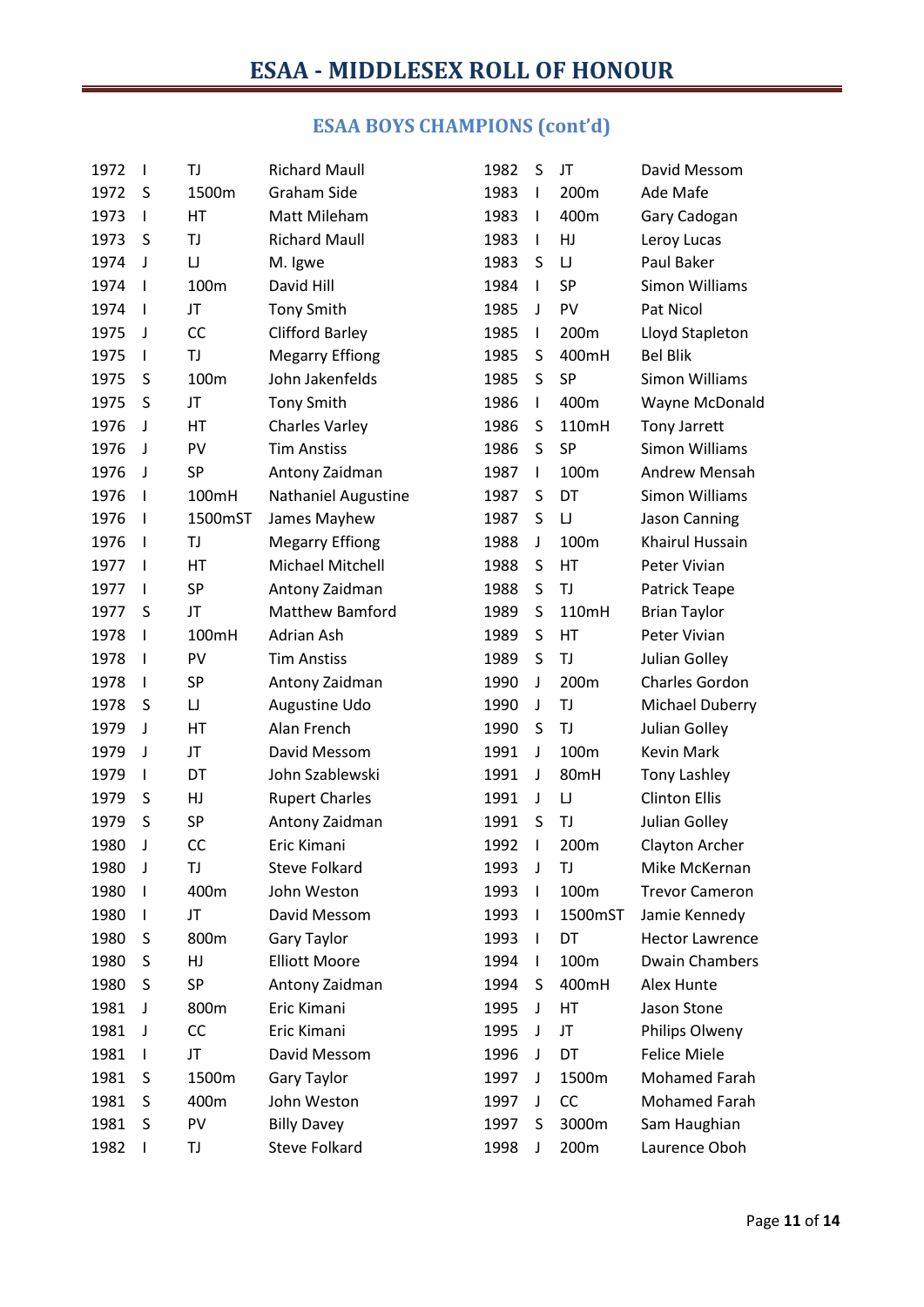# **ESAA BOYS CHAMPIONS (cont'd)**

| 1998 | $\mathsf J$  | JT        | Kunal Kapadia           | 2008 | $\mathbf{I}$ | 200 <sub>m</sub> | <b>Rhion Samuel</b>     |
|------|--------------|-----------|-------------------------|------|--------------|------------------|-------------------------|
| 1998 | $\mathsf{I}$ | 3000m     | <b>Mohamed Farah</b>    | 2008 | S            | IJ               | Paul Oluyemi            |
| 1998 | I            | DT        | <b>Felice Miele</b>     | 2008 | $\sf S$      | TJ               | Daniel Lewis            |
| 1998 | S            | DT        | Luke Rosenberg          | 2009 | J            | SP               | Luke Roach-Christie     |
| 1999 | J            | 400m      | Fola Onibije            | 2009 | $\mathbf{I}$ | 200m             | Jordan Arthur           |
| 1999 | J            | DT        | <b>Steven Marlow</b>    | 2009 | $\mathbf{I}$ | CC               | <b>Richard Goodman</b>  |
| 1999 | J            | HT        | <b>Richard Greene</b>   | 2010 | J            | HT               | Rafal Morawski          |
| 1999 | $\mathbf{I}$ | 1500m     | Mohamed Farah           | 2010 | $\mathsf{I}$ | SP               | Luke Roach-Christie     |
| 1999 | T            | CC        | <b>Mohamed Farah</b>    | 2010 | S            | 100m             | Jordan Arthur           |
| 2000 | J            | CC        | Michael Smart           | 2010 | S            | 3000m            | Richard Goodman         |
| 2000 | $\mathbf{J}$ | HJ        | Ricardo Prevost         | 2011 | J            | 100m             | Reuben Arthur           |
| 2000 | J            | HT        | Jason Joseph            | 2011 | J            | 800m             | Jivendra Singh          |
| 2000 | J            | JT        | <b>Farron Paul</b>      | 2011 | J            | SP               | Kai Jones               |
| 2000 | T            | 1500mST   | <b>Daniel Lewis</b>     | 2011 | T            | <b>SP</b>        | Luke Roach-Christie     |
| 2000 | S            | CC        | <b>Richard Williams</b> | 2011 | S            | TJ               | James Okeyemi           |
| 2000 | S            | DT        | <b>Felice Miele</b>     | 2012 | $\mathbf{I}$ | SP               | Kai Jones               |
| 2002 | T            | 400mH     | <b>Ben Carne</b>        | 2012 | S            | DT               | <b>Gregory Thompson</b> |
| 2002 | I            | CC        | Michael Smart           | 2013 | J            | TJ               | Reon Joseph             |
| 2002 | T            | HT        | Jason Joseph            | 2013 | $\mathbf{I}$ | 100mH            | Peter Kirby             |
| 2002 | S            | 200m      | Leon Baptiste           | 2013 | S            | 3000m            | Michael Callegari       |
| 2003 | J            | $\cup$    | Luke Thomas             | 2013 | S            | SP               | Luke Roach-Christie     |
| 2003 | J            | TJ        | Sean Wynter             | 2014 | S            | HT               | <b>Taylor Campbell</b>  |
| 2003 | L            | 1500mST   | <b>Daniel Russell</b>   | 2015 | $\mathbf{I}$ | TJ               | Jude Bright-Davies      |
| 2004 | S            | 2000mST   | <b>Daniel Russell</b>   | 2015 | S            | 110mH            | George Vaughan          |
| 2005 | J            | TJ        | Nathan Fox              | 2015 | S            | HJ               | <b>William Grimsey</b>  |
| 2005 | $\mathsf I$  | $\sqcup$  | Nonso Okolo             | 2015 | S            | SP               | Kai Jones               |
| 2005 | T            | TJ        | Sean Wynter             | 2017 | J            | TJ               | Josiah Wilson- Kepple   |
| 2006 | J            | 400m      | Matthew Webster         | 2017 | S            | 1500m            | Hamza Kadir             |
| 2006 | $\mathsf{I}$ | $\cup$    | Nonso Okolo             | 2018 | J            | 200m             | Remi Jokosenumi         |
| 2006 | S            | 200m      | David Telfer            | 2019 | $\mathsf J$  | 100m             | <b>Reece Earle</b>      |
| 2006 | S            | 400mH     | Andrew Howell           | 2021 | J            | 100m             | <b>Teddy Wilson</b>     |
| 2007 | J            | SP        | <b>Tom Peacock</b>      | 2021 | J            | 300m             | Zico Jones              |
| 2007 | T            | TJ        | Nathan Fox              | 2021 | S            | 800m             | Jack Dickson            |
| 2007 | S            | <b>TJ</b> | <b>Daniel Lewis</b>     |      |              |                  |                         |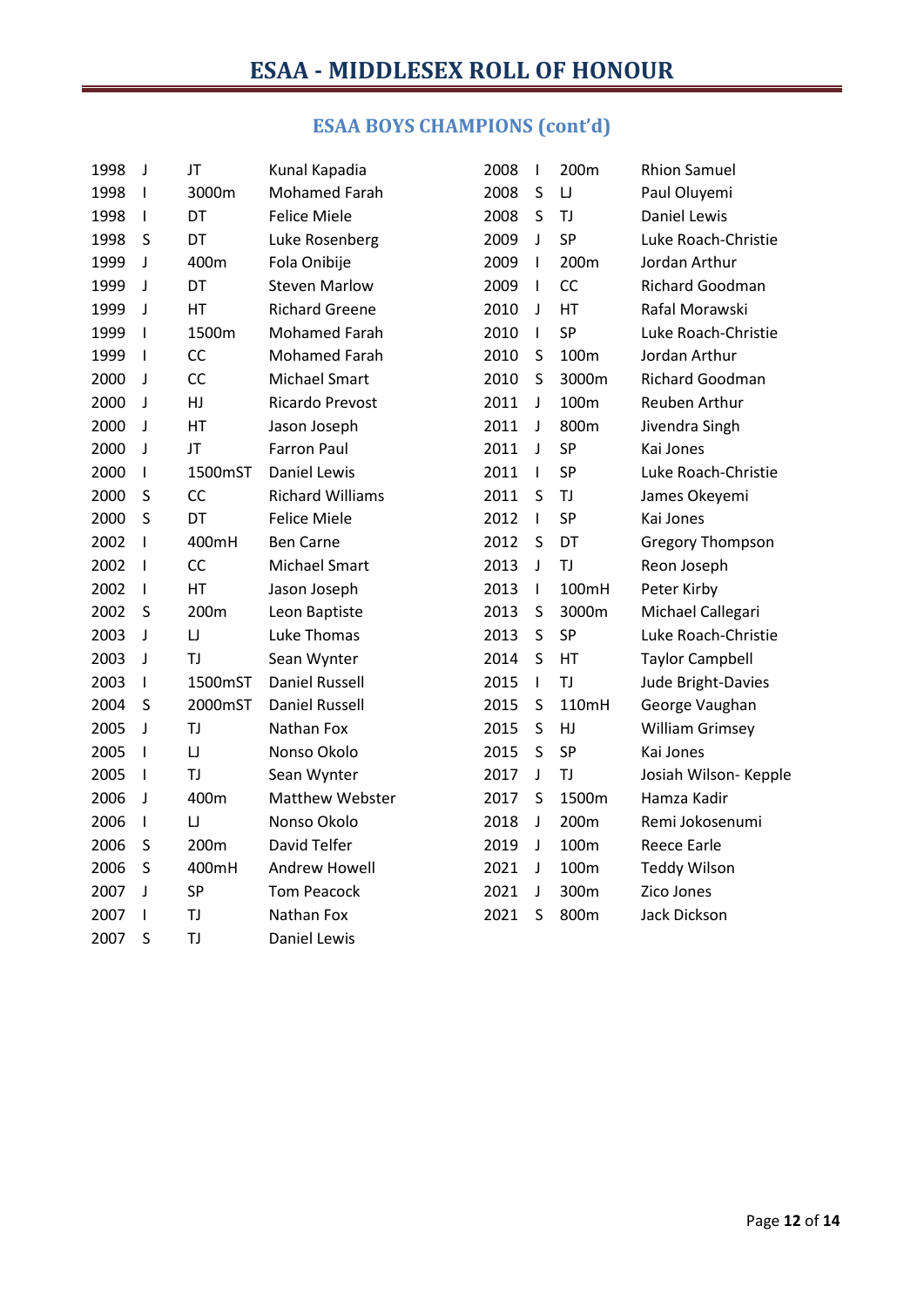## **WORLD JUNIOR / U20 MEDALLISTS - GIRLS**

Diane Smith 200m Gold and 4 x 100m Silver

### **WORLD JUNIOR / U20 MEDALLISTS - BOYS**

| 1994 Trevor Cameron | 4 x 100m Gold   |
|---------------------|-----------------|
| 1996 Geoff Dearman  | 4 x 400m Bronze |
| 2006 Ryon Pierre    | 4 x 100m Bronze |

Kevin Mark (1994 4 x 100m-1) ran in the relay heat but not in the relay final.

## **EUROPEAN JUNIOR / U20 MEDALLISTS - GIRLS**

| 1977 Heather Hunte<br>4 x 100m Bronze                  |  |
|--------------------------------------------------------|--|
| Georgina Honley<br>4 x 400m Bronze<br>1985             |  |
| 2011 Bianca Williams<br>4 x 100m Bronze                |  |
| 2011<br>Marilyn Nwawulor<br>4 x 100m Bronze            |  |
| 200m Silver and 4 x 100m Gold<br>2013<br>Desiree Henry |  |
| 2015 Lily Beckford<br>4 x 400m Gold                    |  |

### **EUROPEAN JUNIOR / U20 MEDALLISTS - BOYS**

| 1977 | Christopher Sly       | 1500m Silver                        |
|------|-----------------------|-------------------------------------|
| 1981 | John Weston           | 4 x 400m Silver                     |
| 1985 | Ade Mafe              | 200m Gold and 4 x 400m Gold         |
| 1987 | <b>Tony Jarrett</b>   | 110m Hurdles Gold and 4 x 100m Gold |
| 1989 | Wayne Macdonald       | 400m Gold                           |
| 1991 | Tosi Fasinro          | Triple Jump Gold                    |
| 1995 | <b>Dwain Chambers</b> | 100m Gold                           |
| 1997 | <b>Dwain Chambers</b> | 100m Gold and 4 x 100m Gold         |
| 2001 | Mo Farah              | 5000m Gold                          |
| 2003 | Laurence Oboh         | 4 x 100m Gold                       |
| 2003 | Leon Baptiste         | 100m Gold and 4 x 100m Gold         |
| 2005 | Simeon Williamson     | 100m Silver                         |
| 2007 | Luke Fagan            | 200m Bronze and 4 x 100m Silver     |
| 2013 | Chijindu Ujah         | 100m Gold                           |
| 2015 | Ojie Edoborun         | 100m Gold                           |
|      |                       |                                     |